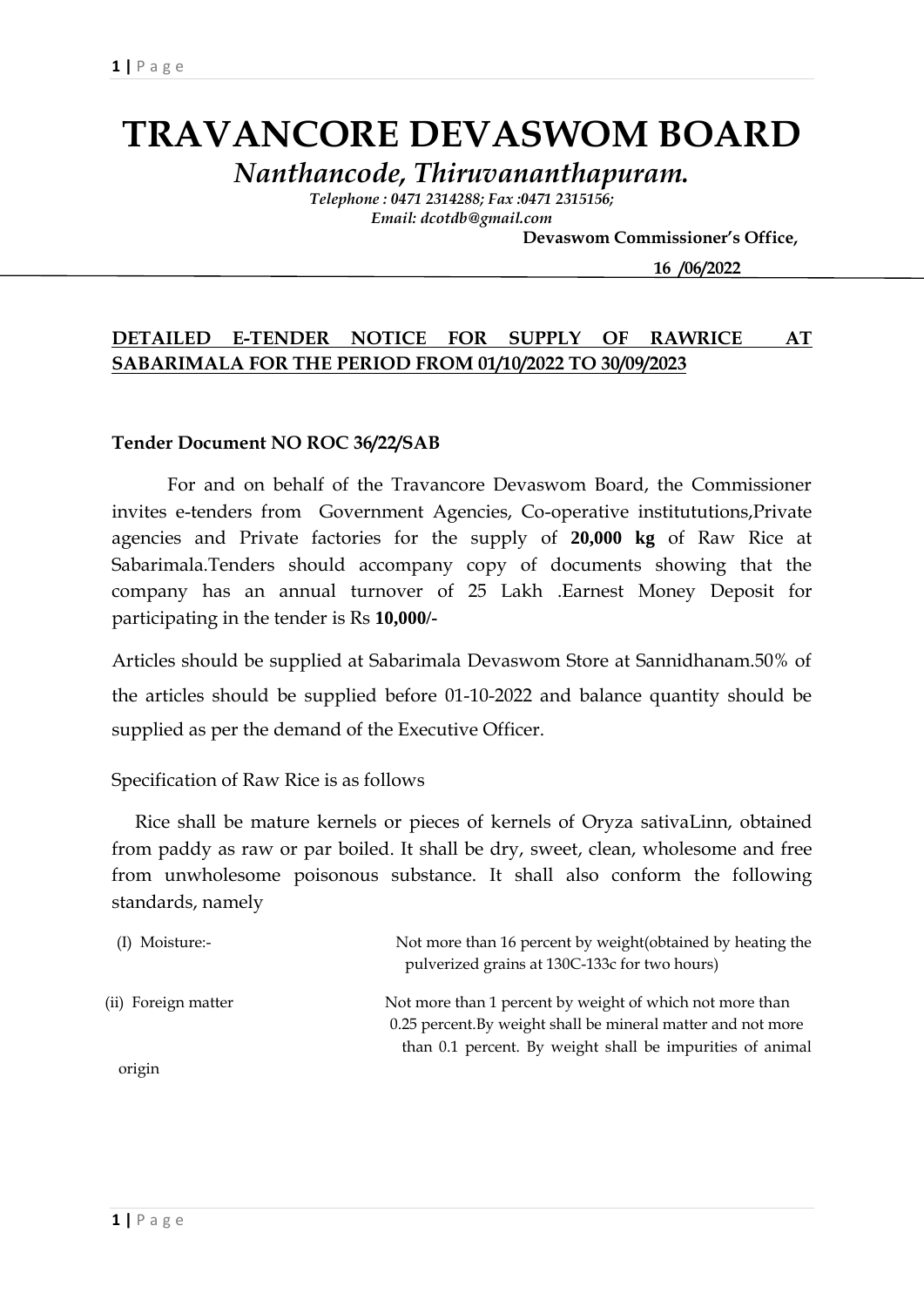| (iii) Damaged grains:- | Not more than 5 percent by weight        |
|------------------------|------------------------------------------|
| (iv) Weevilled grains  | Not more than 10 percent by count        |
| (v) Uric acid          | Not more than 100 mg per kg              |
| (vi) Aflatoxin         | Not more than 30 micrograms per kilogram |

 Provided that the total of foreign matter and damaged grains shall not exceed 6 percent by weight

### **GENERAL CONDITIONS**

- 1.1 The food item shall conform to the standards prescribed in the Food Safety & Standards (Food Products Standards and Food Additives)Regulations,2011(REG:2.4.6.5).
- 1.2 The entire lot will be rejected if the above condition is violated and penal provision will be invoked as decided by the Commissioner of Food Safety, Kerala, to such violation.
- 1.3 The supplier shall liable to be prosecuted under the Food Safety &Standards Act, 2006,if standard variations are noted from those prescribed under the Food Safety & Standards, Food Products standards and Food Additives Regulations, 2011.
- 1.4 The payment will be released only to those suppliers who supply raw materials which conform to the standards under the Food Safety &Standards (Food Products Standards and Food Additives)Regulations, 2011
- 1.5 The supplier should submit an Analysis Certificate from an accredited laboratory along with every lot supply
- 1.6 The supplier should have a valid **FBO/PFA/FPO/FSSAI** license issued by the competent authority.
- 1.7 The tenders submitted by the defaulters on earlier occasions in contract with the TRAVANCORE DEVASWOM BOARD will not be considered. The tenderer shall submit an affidavit along with the tender swearing that he is not a defaulter to the TRAVANCORE DEVASWOM BOARD on any earlier occasion.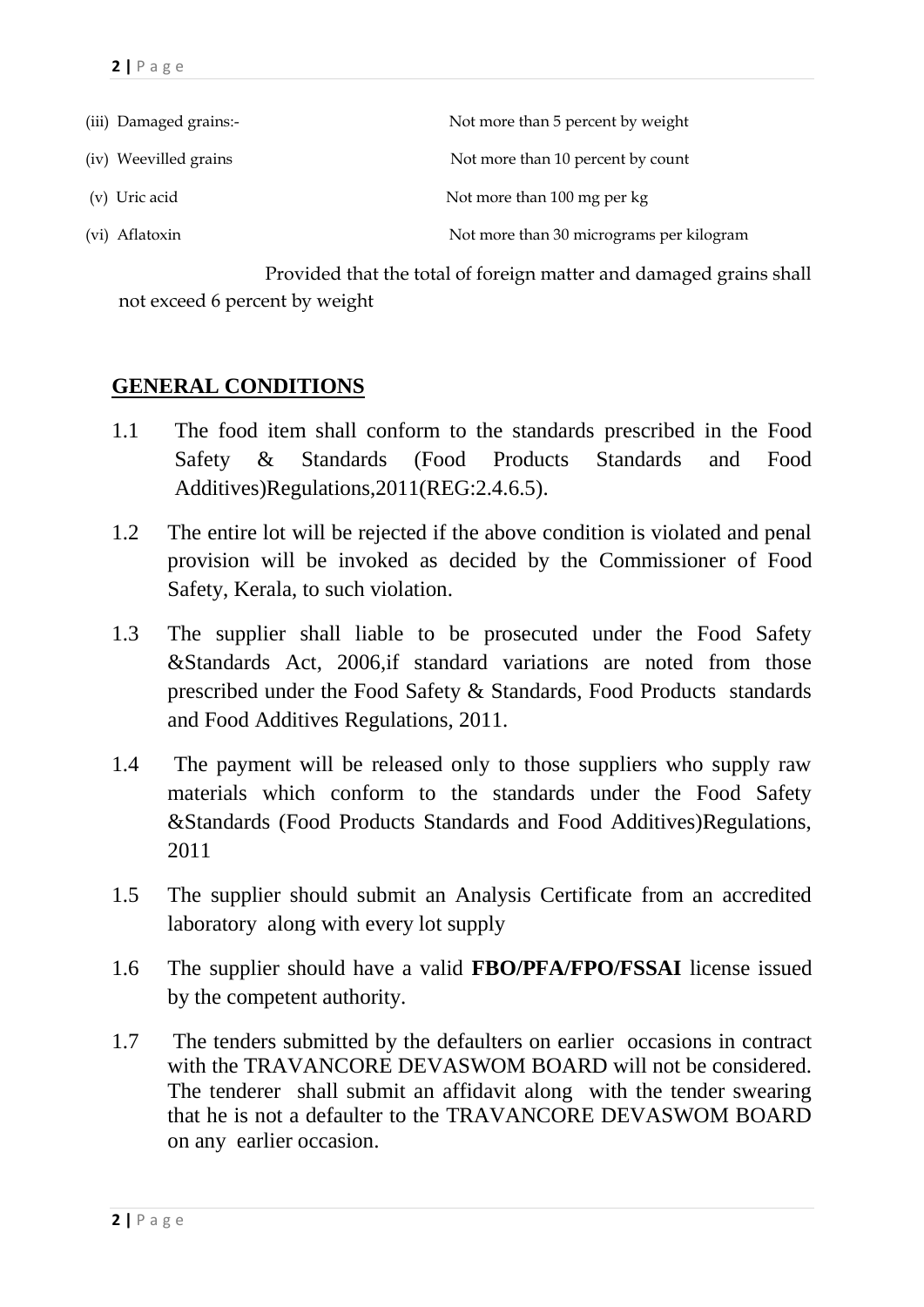- 1.8 The Raw Rice should be packed only in bags conforming to the standards of Food Safety. The name of the supplier and the month and year of packing should be mentioned on the bag. The bags should be of good quality and contain inner coating or having double layer so that Raw Rice can be preserved for long period without any contamination and not affected by humidity.
- 1.9 The suppliers should furnish the weight of the lorry load from the Weigh Bridge situated at Pampa and also furnish the Quality Certificate from accredited analytical laboratory for each load in addition to the test at Pampa.
- 1.10 The payment will be made only for the weight of the article excluding the weight of the bag.
- 1.11. The rates quoted should be inclusive of taxes, freight upto the respective designation, loading and unloading charges and all other expenses.
- 1.12. In case the contract is awarded, Bank Guarantee for an amount equivalent to 10% of the total value of the articles to be supplied and valid for one year will have to be produced as security for satisfactory fulfillment of the contract at the time of executing the Agreement.
- 1.13. Necessary agreement should be executed with the Devaswom Commissioner Travancore Devaswom Board within the stipulated time.
- 1.14. Negotiation Shall only be conducted with the lowest tenderer who full fills the prescribed pre-qualification criteria's.
- 1.15. No compromise in the quality of the articles will be allowed. **In case ,the samples contain health hazardous elements stringent action will be taken against the Firms submitting those samples, as recommended by the Commissioner of Food Safety, Kerala.**
- 1.16. The Tenders should be submitted through online on or before 05.00 P.M on 04.07.2022 . The Tenders will be verified at 11.00 A.M on 06.07.2022
- 1.17. The Tenderers should submit four kilograms of samples on at the time of tender verification to the Office of the Devaswom Commissioner.
- 2.17. The Tenders submitted by those who were defaulters in the previous years will not be considered.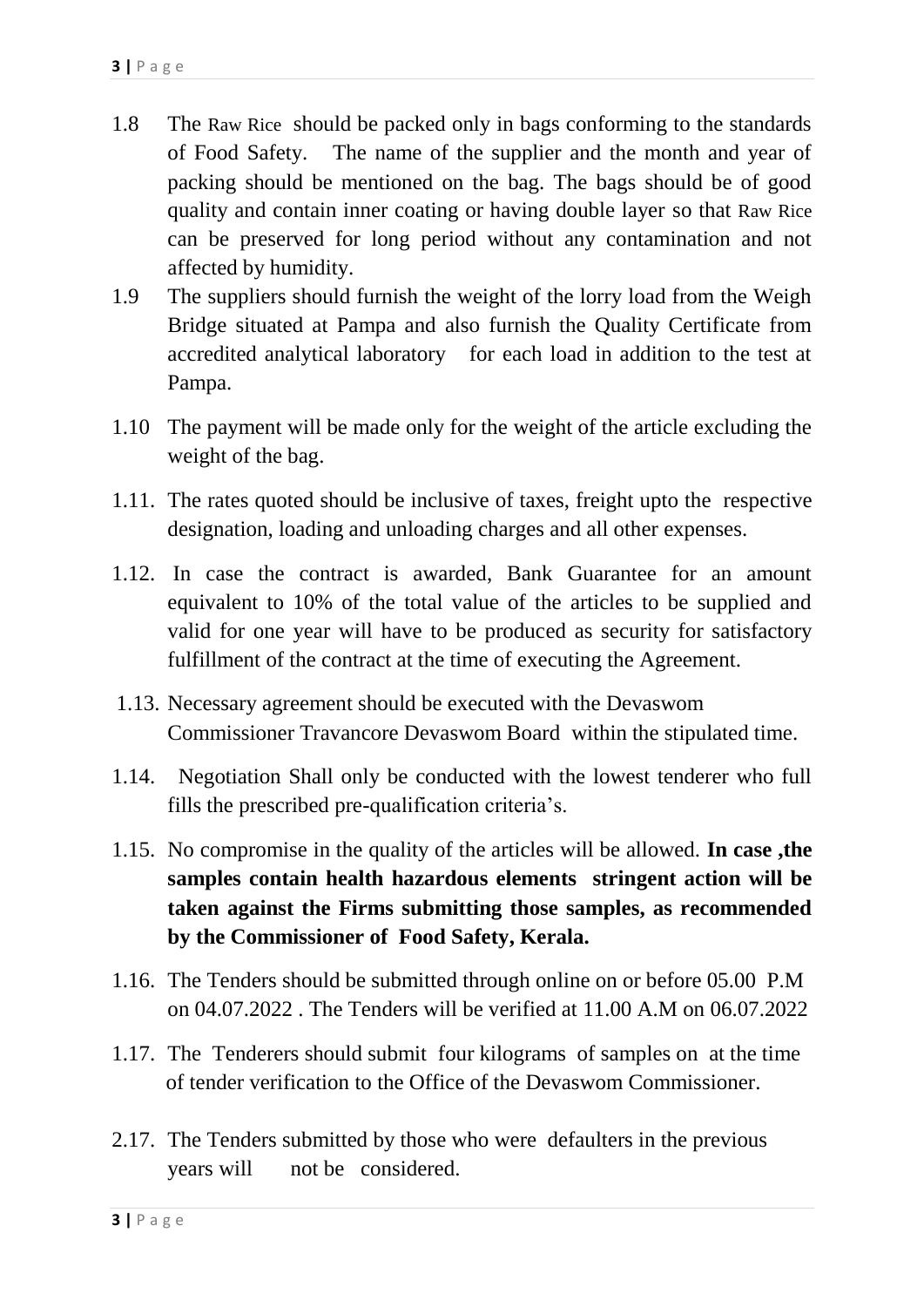1.18. The bidders should have the necessary portal enrolment with their own Digital Signature Certificate.

1.20. If any tenderer withdraws from his tender before the expiry of the period fixed for keeping the rates firm for acceptance, the Earnest Money if, any, deposited by him will be forfeited to the Board and such other legal actions will be taken against him as the Board thinks fit.

1.20. In case where a successful tenderer, after having made partial supply fails to fulfill the contract in full, all or any of the materials not supplied may at the discretion of the Board, be purchased by means of another tender/ quotation or by negotiation or from the next higher tenderer who had offered to supply already and the loss, if any, caused to the Board shall thereby together with such sum as may be fixed by the Board towards damages be recovered from the defaulting tenderer.

1.21. Any sum of money due and payable to the contractor (including security deposit returnable to him) under this contract may be appropriated by the Purchasing Officer or the Board or any other person authorized by the Board and set off against any claim of the Purchasing Officer or the Board for the payment of a sum of money arising out of or under any other contract made by the contractor with the Purchasing Officer or the Board or any other person authorized by the Board. Any sum of money due and payable to the successful tenderer or contractor from the Board shall be adjusted against any sum of money due to the Board from him under any other contract.

1.22 Negotiation Shall only be conducted with the lowest tenderer who full fills the prescribed pre-qualification criteria's.

1.23.If there is only one tender, it will not be opened in the first instance.

1.24 The Travancore Devaswom Board reserves the right to cancel the tender or change the timing and quantity of the supply of goods, if the goods are not required, whole or in part, due to the unforeseen circumstances such as natural disaster or epidemics. The suppliers has no right to seek compensation in the event of such occurrence.

.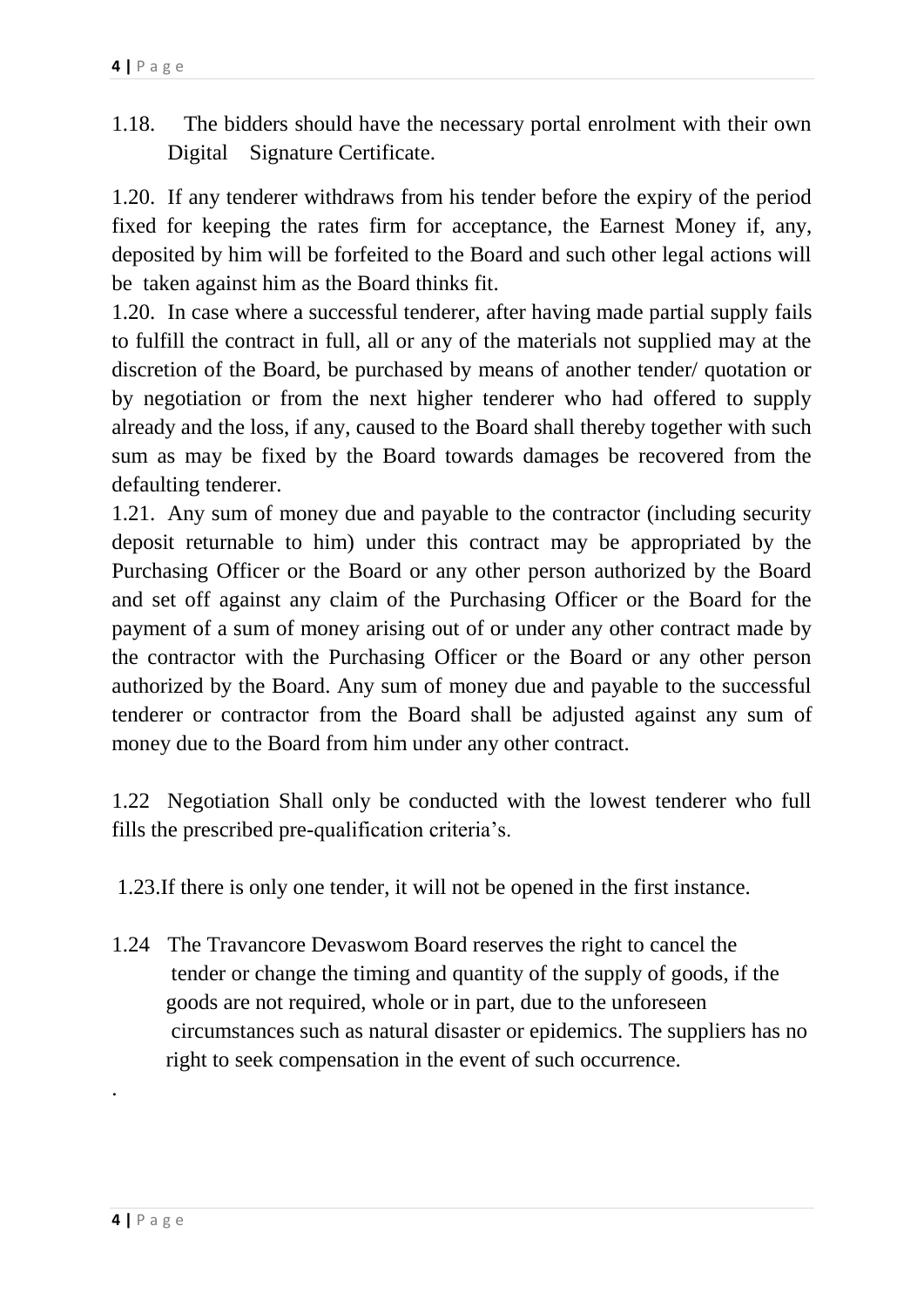# **2. DETAILS OF PRE-QUALIFICATION CRITERIA FOR THE TENDERS, TIME AND SCHEDULE AND COST OF BIDDING DOCUMENT, EMD TO BE SUBMITTED BY THE BIDDER FOR PARTICIPATION IN THIS BID**

- (a) Cost of tender document.-Rs1500/- through online
- (b) Earnest Money Deposit –Rs 10,000 /-(Rupees Ten Thousand only) through online
- (c) Tender Closing date*: 04.07.2022 at 05.00 P.M*
- (d) Tender Opening date: *06.07.2022 at 11.00 A.M*
- (e) Mode of submission of tender :Tender should be submitted through online in*'' www.etenders.kerala.gov.in''.*
- (f) Tender documents consisting of qualification information and eligibility criteria of bidders, Technical specification, schedule of quantities etc. are available in the web site **''www. etenders.kerala.gov.in''.**
- (g) Other details of tender documents are available in the website**''www.etenders.kerala.gov.in''.**

## **3.DOCUMENTS TO BE FURNISHED ALONG WITH THE TENDER**

*3.1 The* Raw Rice *Manufacturing Units should have proper valid license by the authority concerned for manufacturing/processing and storing of Raw* Rice*, the copy of which will have to be furnished. In respect of Traders and processors a valid trading license as may be applicable for trading in* Raw Rice*, a copy of which may be submitted.*

*3.2 Attested copy of the Audited Balance Sheet and Profit / Loss Account for the t three years duly certified by a Chartered Accountant if it is a own manufacturing unit. In case of a leased unit, the above documents of both the entities i.e. the lessor and the lessee will have to be furnished. In respect of Traders and Processors, the attested copy of the Balance Sheet and the Profit/ Loss Account for the last three years duly certified by a Chartered Accountant shall be submitted.*

*3.3 The applicants shall submit attested copy of the Income Tax Returns of last three years with a copy of PAN card attested by authorized signatory.*

*3.4 Attested copy of Certificate of Registration under Excise, VAT, State / Central SalesTax Act, Service Tax Act as applicable.*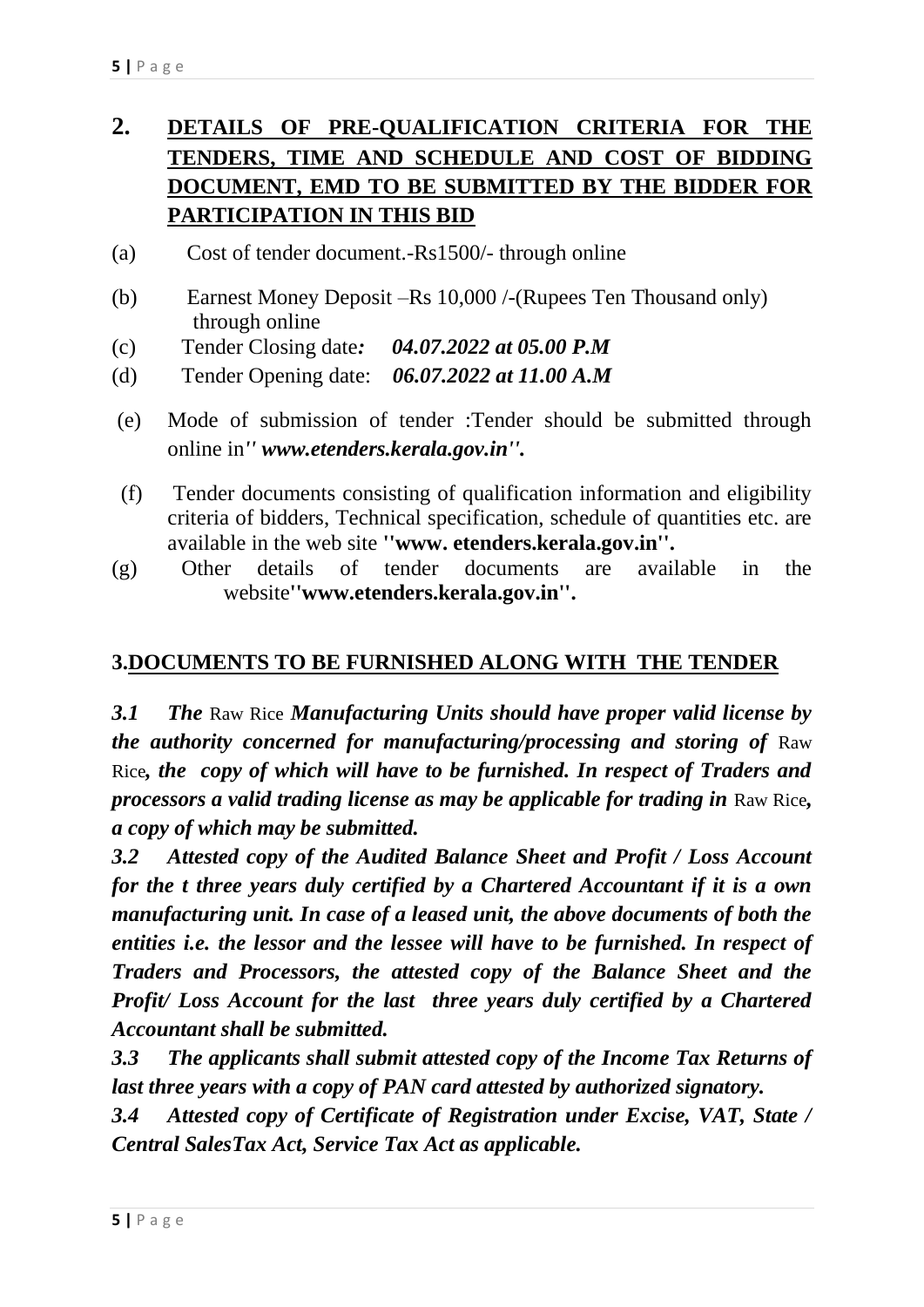- *3.5. Certificate showing the experience in the respective fields issued by the District Level Officers of the Industries Department of the State Government.*
- *3.6. A Passport size photo of the proprietor or the managing authority along with three specimen signatures duly attested by a Gazetted Officer or Notary Public.*

*3.7 An affidavit on Rs 200/- Non Judicial Stamp Paper and Notarized , regarding:*

*3.7(a). Not having been prosecuted for the violation rules / law under the Essential Commodities Act or any such others law or orders thereunder in any court of law.*

*3.7(b). Not having been black listed by any organization or Government for non-performance of contractual obligation.*

**3.8 In case of partnership firm or Co-operative or Corporate, the Raw Rice** *Manufacturing Units, Trading Firms and processing units should furnish a copy of the partnership deed or byelaw or Memorandum as the case may be. In case of partnership firms, the share holding pattern should be duly certified by the Chartered Accountant along with details such as name, age, education and experience of the partners. In case of Co operative / corporate body copy of letter of authorization of the Chief Executive or the authorized person to register and participate in the e-procurement/tender process should be furnished.*

*3.9 In case of supplier who has entered in to lease agreement with the* Raw Rice *manufacturing Units, the copy of the legally registered lease agreement duly certified by the Charted Accountant shall be enclosed.*

*3.10 The* Raw Rice *Manufacturing Units, Trading firms should furnish letter of authority or power of attorney for having authorized the person to sign the documents on behalf of the firm or society or corporate body. Attestation of signature of such authorized signatory from the Bank where the firm is having its account is essential.*

*3.11 The address proof of the authorized signatory viz. Telephone bill/copy of Passport /Electricity bill/ voter ID proof/Aadhar Card should be submitted along with the application. The address proof in respect of the firm shall be either certificate of registration or certificate of incorporation issued by the authority concerned.*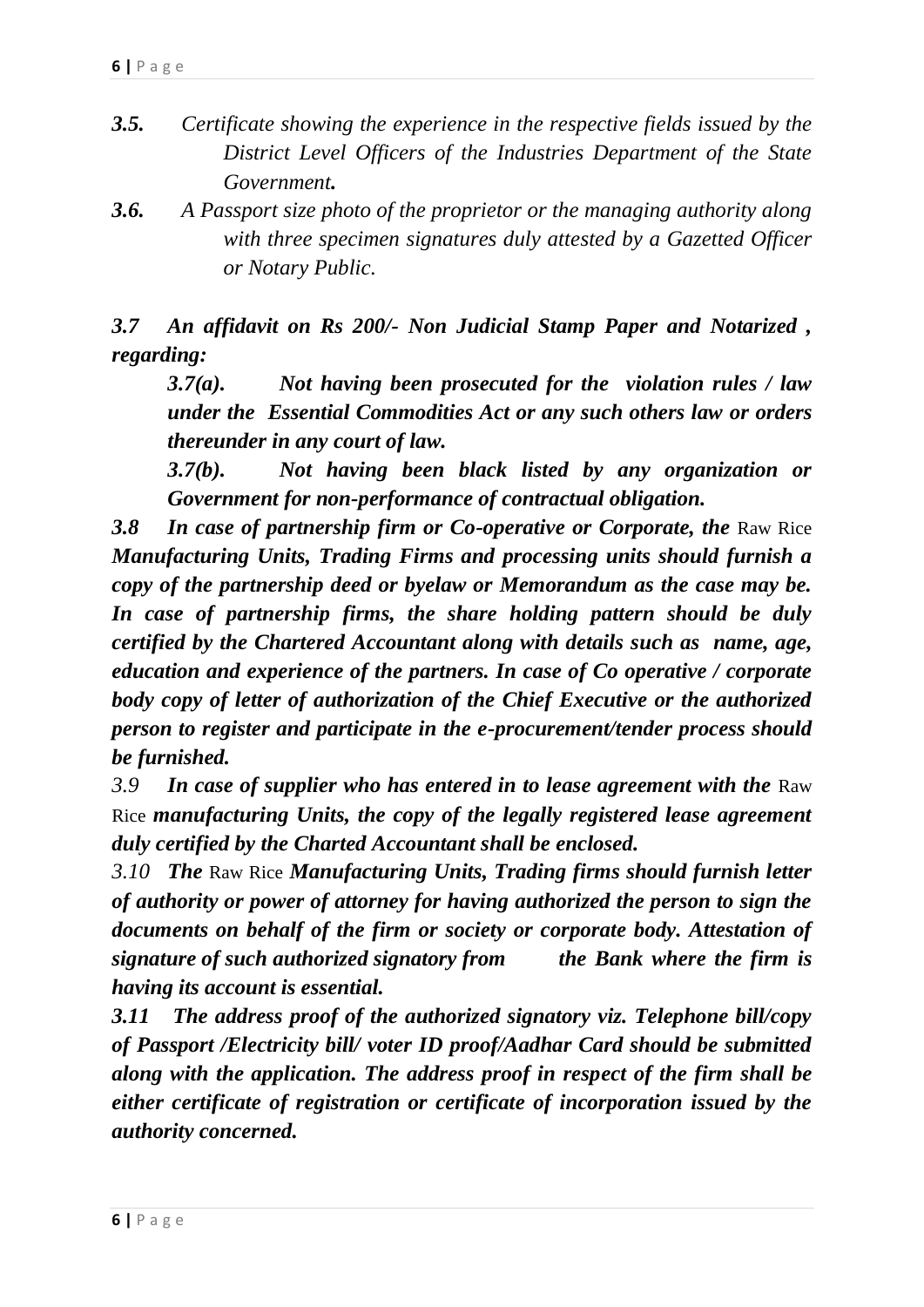*3.12. Bank Account details of the firm along with the IFSC code, Branch details and address shall be furnished in the letterhead of the firm.*

# 3.13. **Details of online payment are given separately in the Appendix attached with the tender document.**

### **4. SPECIAL INSTRUCTIONS TO THE BIDDER FOR THE E-SUBMISSION OF THE BIDS**

- 4.1 Bidder should do the registration in the tender site http://etenders.kerala.gov.in using the option available. Then the Digital Signature Registration has to be done with the e-token, after logging into the site. The e-token may be obtained from one of the authorized certifying authorities such as SIFY/TCS/nCode.
- 4.2 If there is any clarification, this may be obtained online through the tender site or through the contract details. The Bidder should take into account the Corrigendum if any published If any before submitting the bids through online.
- 4.3 After the bid submission, the acknowledgement number given by the etendering system should be printed by the bidder and kept as a record of evidence for online submission of bid for the particular tender.
- 4.4 The Tender Inviting Authority (TIA) will not be held responsible for any sort of delay or difficulties faced during the submission of bids through online by the bidders.
- 4.5 The bidder should submit the bid documents by online mode through the site http://etenders.kerala.gov.in .
- 4.6 Each documents to be uploaded through online for the tenders less than 2 MB. If any document is more than  $\sum_{n=1}^{\infty}$  MB, it can be converted to rar/zip format and then the same can be uploaded. However if the file size is less than 1 MB the time for uploading transaction will be very fast. The total size of the documents in all the covers put up together, should be less than or equal to 12 MB.
- 4.7 The bidder should ensure that the bid documents submitted are free from virus and If the documents could not be opened, due to virus, during tender opening, the bid Is liable to be rejected.
- 4.8 The time settings fixed on the server side are displayed at the top of the tenders. It will be valid for all actions of requesting bid submission, bid opening etc, in the e-tender system. The bidders should follow this time schedule during bid submission.
- 4.9 All the data being entered by the bidders would be encrypted using PKI encryption techniques to ensure the secrecy of the data. The data entered will not be viewed by authorized persons during bid submission and not